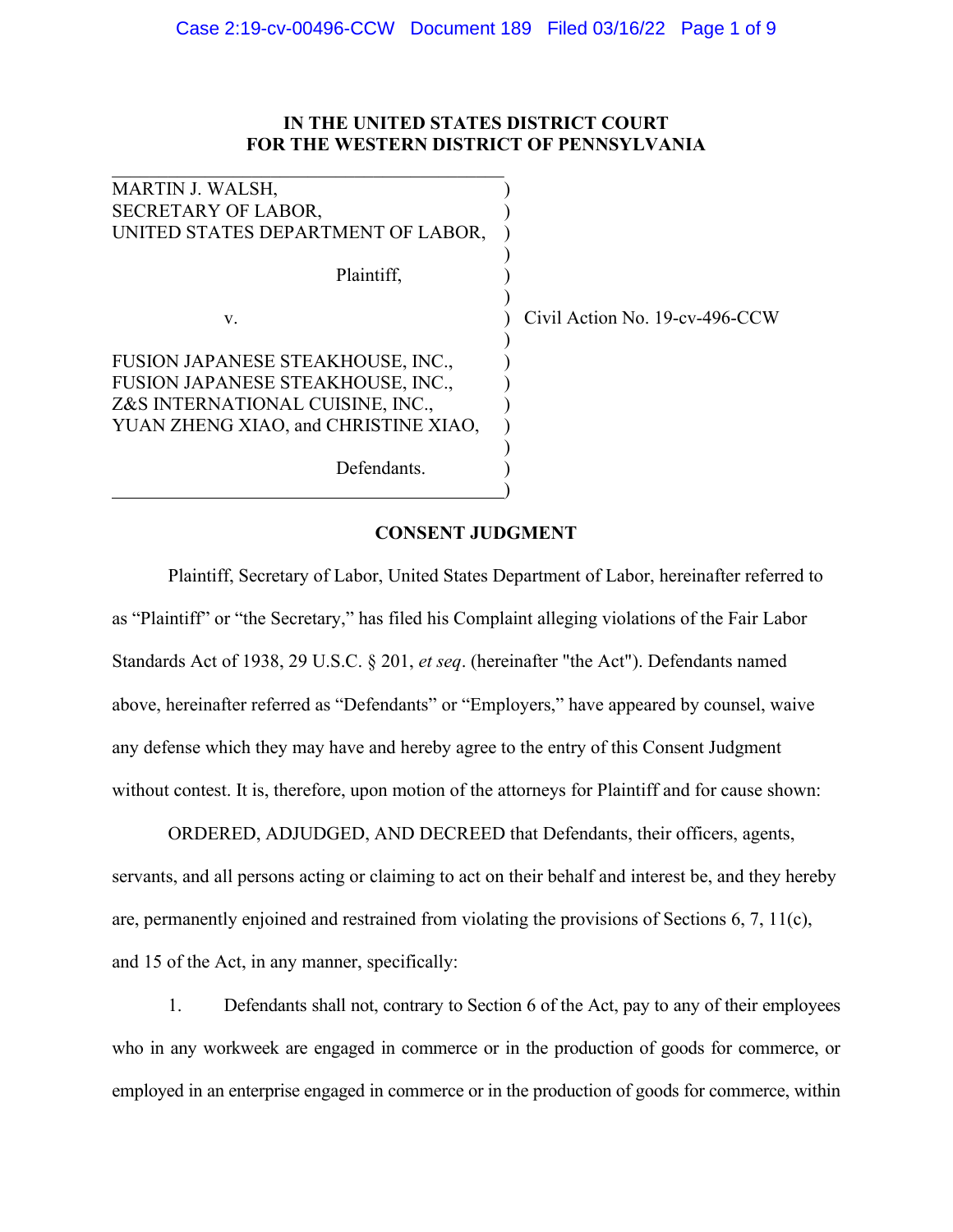#### Case 2:19-cv-00496-CCW Document 189 Filed 03/16/22 Page 2 of 9

the meaning of the Act, wages at rates less than those which are now, or which in the future may become, applicable under Sections 6 and 15(a)(2) of the Act.

2. Defendants shall not, contrary to Section 7 of the Act, employ any of their employees including, but not limited to, any of their employees working at 5 Trinity Point Drive, Washington, PA 15301, 1500 Grand Central Avenue, Vienna, WV 26105, and 425 Cabela Drive, Triadelphia, WV, or at any business location owned, operated, and/or controlled by Defendants, and at any other business location at which their employees perform work, in any workweek when they are engaged in commerce or employed in an enterprise engaged in commerce, within the meaning of the Act, for workweeks longer than the hours now, or which in the future become, applicable under Sections 7 and 15(a)(2) of the Act, unless the said employees receive compensation for their employment in excess of the prescribed hours at a rate equivalent to one and one-half times the regular rates applicable to them.

3. Defendants shall not fail to make, keep, and preserve adequate records of their employees and of the wages, hours, and other conditions and practices of employment maintained by them including, but not limited to, any of their employees working at 5 Trinity Point Drive, Washington, PA 15301, 1500 Grand Central Avenue, Vienna, WV 26105, and 425 Cabela Drive, Triadelphia, WV, or at any business location owned, operated, and/or controlled by Defendants, and at any other business location at which their employees perform work, as prescribed by the Regulations issued pursuant to Section  $11(c)$  and  $15(a)(5)$  of the Act and found at 29 C.F.R. Part 516.

4. Defendants shall not discharge or take any retaliatory action against any of their employees, whether or not directly employed by Defendants, because the employee engages in any of the following activities pursuant to Section  $15(a)(3)$  of the Act: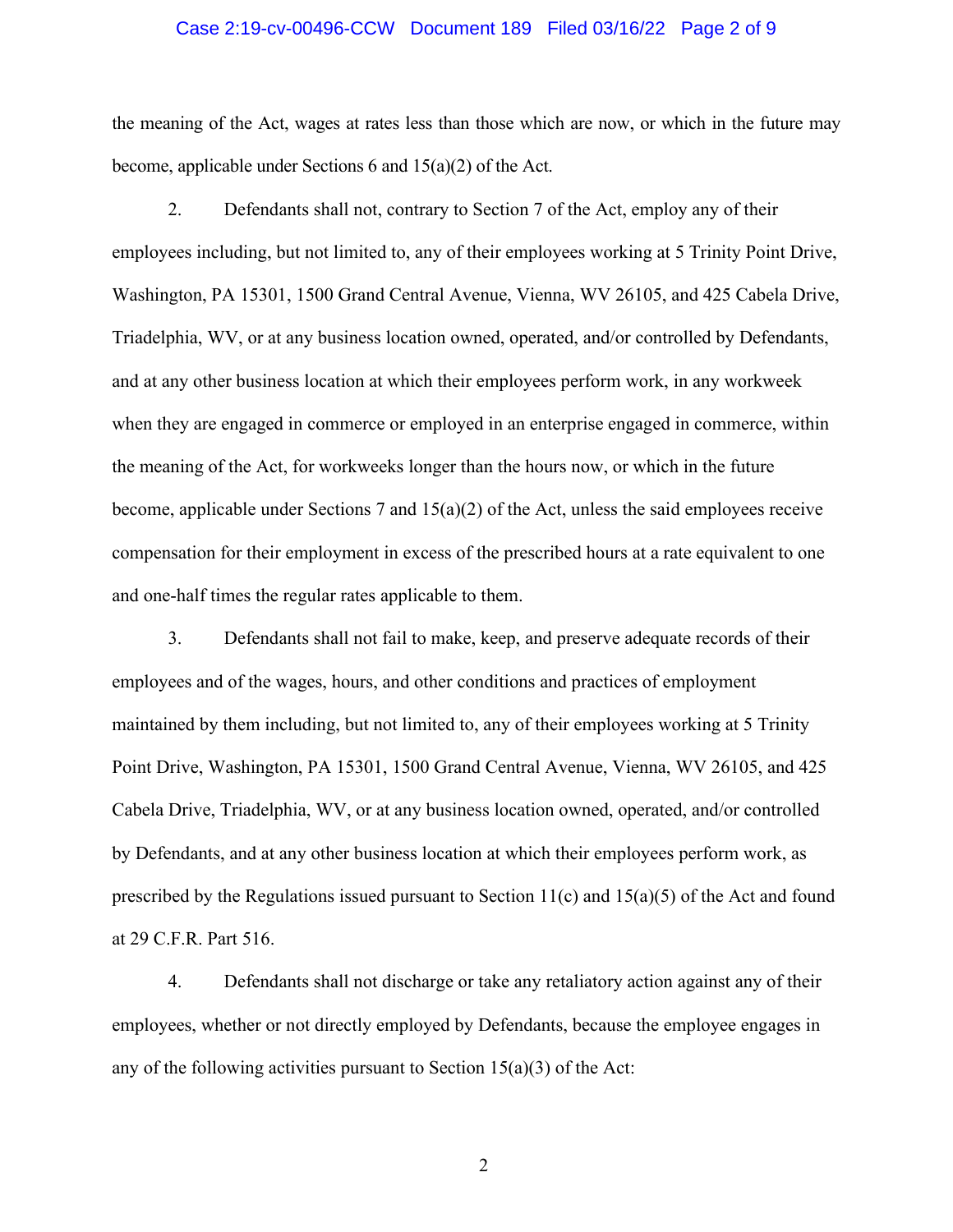## Case 2:19-cv-00496-CCW Document 189 Filed 03/16/22 Page 3 of 9

a. Discloses, or threatens to disclose, to a supervisor or to a public agency, any activity, policy, or practice of the Employers or another employer, with whom there is a business relationship, that the employee reasonably believes is in violation of the Act, or a rule or regulation promulgated pursuant to the Act;

b. Provides information to, or testifies before, any public agency or entity conducting an investigation, hearing or inquiry into any alleged violation of the Act, or a rule or regulation promulgated pursuant to the Act, by the Employers or another employer with whom there is a business relationship;

c. Objects to, or refuses to participate in any activity, policy or practice which the employee reasonably believes is in violation of the Act, or a rule or regulation promulgated pursuant to the Act.

It is further ORDERED, ADJUDGED and DECREED by the Court that:

5. Defendants are enjoined and restrained from withholding gross back wages in the sum total amount of \$725,000.00 and are jointly and severally liable for the payment of \$725,000.00 in liquidated damages, due to certain employees and former employees of Defendants set forth and identified in Schedule A, which is attached as Exhibit A hereto and made a part hereof. Defendants shall pay gross back wages and liquidated damages in the total amount of \$1,450,000.00 for violations of the overtime provisions of the Act by Defendants that occurred during the period October 18, 2014, through October 7, 2017 ("relevant period"). This amount shall represent the full extent of back wages and liquidated damages owed by Defendants for the relevant period to the employees set forth and identified on the attached Schedule A. It is further agreed that the overtime compensation and liquidated damage payments by the Defendants in the amounts as specified above are in the nature of back wages and liquidated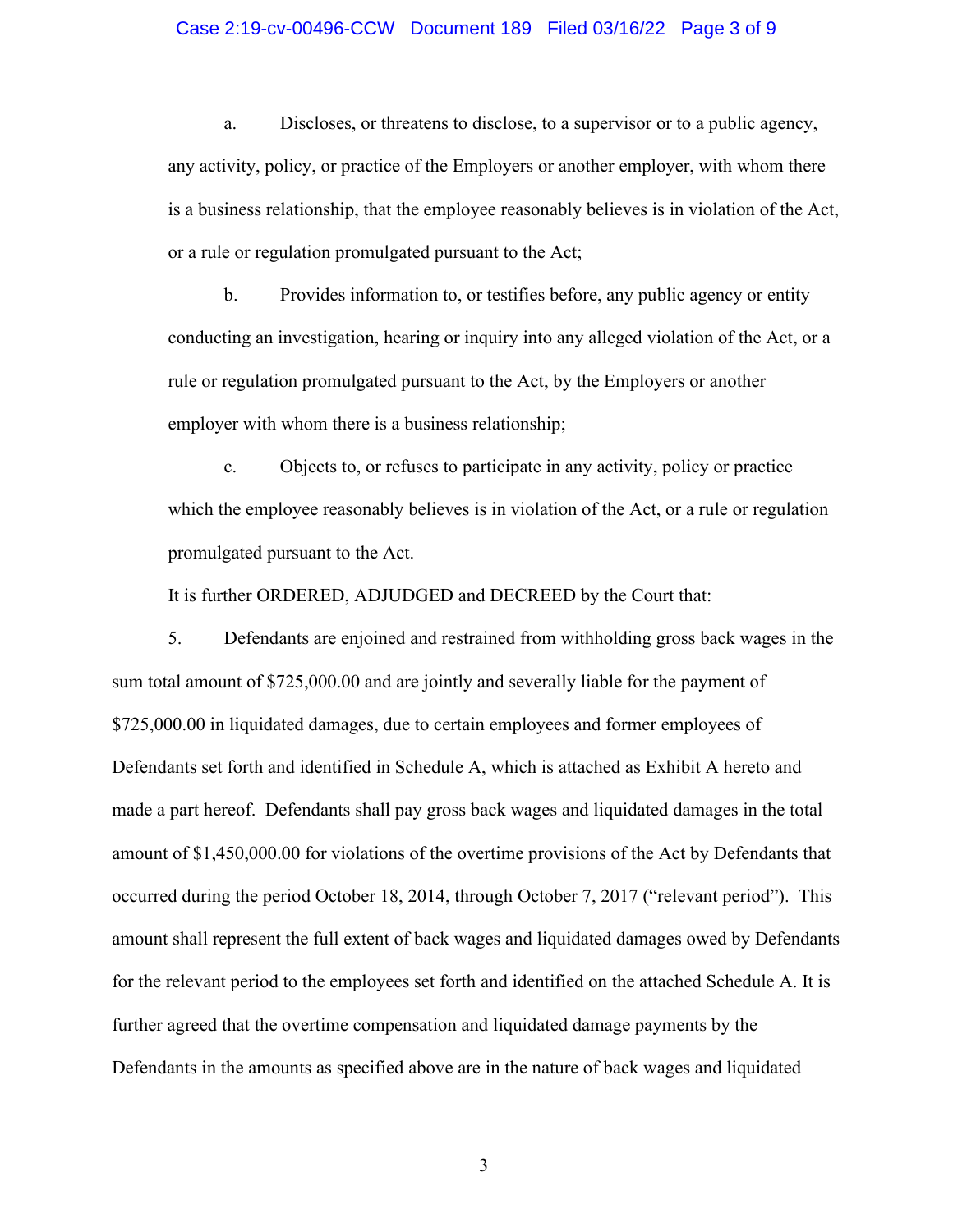## Case 2:19-cv-00496-CCW Document 189 Filed 03/16/22 Page 4 of 9

damages pursuant to the provisions of the Act.

6. Regarding the matter of the civil money penalty ("CMP"), Defendants have agreed that the amount currently due and payable is \$76,724.00, that they are jointly and severally liable for this amount, that such assessment has become the final order of the Secretary of the Department of Labor, and that they waive any and all rights to appeal or contest such assessment.

7. Defendants shall pay the above referenced amounts, plus interest of 1.0% in accordance with the interest agreement that is attached hereto as Exhibit B and incorporated herein. As set forth in Exhibit B, if Defendants elect to pay the full balance of back wages, liquidated damages and the civil money penalty within thirty (30) days of the entry of this Consent Judgment, no interest payment needs to be paid. As set further in Exhibit B, if Defendants elect to pay the full remaining balance of back wages, liquidated damages and the civil money penalty after the thirtieth (30th) day and before the ninetieth (90th) day of the entry of this Consent Judgment, an interest payment of \$3,311.61 shall also be paid. Within ninety (90) days of the entry of this Consent Judgment, Defendants shall pay the full amount of the above referenced back wages, liquidated damages, civil money penalty and interest.

Payments made in accordance with this Consent Judgment shall be made as follows:

a. For payments related to the back wages and liquidated damages, payments may be made online by ACH transfer, credit card, or debit card by going to <https://www.pay.gov/public/form/start/77689032>or [www.pay.gov.](http://www.pay.gov/) Alternatively, payments may be made by a certified check, bank check, or money order made payable to "**Wage and Hour Division-Labor**," and mailed to:

> United States Department of Labor Wage and Hour Division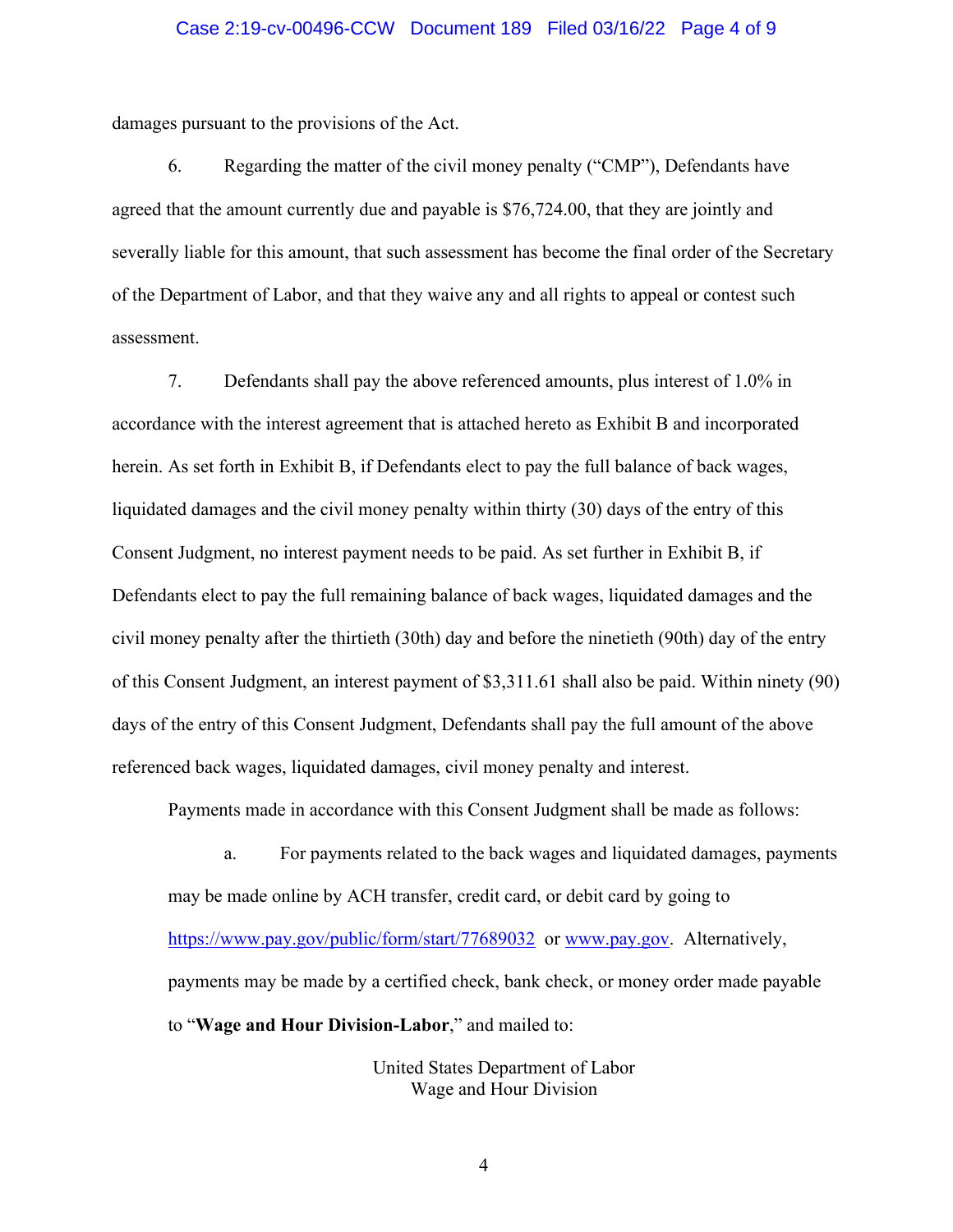Attn: William E. Schweizer Northeast Regional Office 1835 Market Street 19th Floor, Mailstop WHD/19, Philadelphia, PA 19103-2968

The check or money order shall bear the following reference: Case ID Nos. 1757627,

1768955, and 1768957.

b. For the payment related to the civil money penalty, payments may be

made online by ACH transfer, credit card, or debit card by going to

<https://www.pay.gov/public/form/start/77734139> or [www.pay.gov.](http://www.pay.gov/) Alternatively,

payments may be made by a certified check, bank check, or money order made payable

to Wage and Hour Division-Labor," and mailed to:

United States Department of Labor Wage and Hour Division Attn: William E. Schweizer Northeast Regional Office 1835 Market Street 19th Floor, Mailstop WHD/19, Philadelphia, PA 19103-2968

The check or money order shall bear the following reference: Case ID Nos. 1757627, 1768955, and 1768957.

c. The Secretary, through the Wage and Hour Division, shall distribute the back wages (less any applicable federal taxes, withholdings, and deductions) and liquidated damages payments to the employees and former employees, or to their estates, as set forth in Schedule A. Schedule A will show for each individual the gross back pay due (subject to legal deductions), and liquidated damages. Any sums not distributed to the employees or former employees on Schedule A, or to their estates, because of inability to locate the proper persons or because of such persons' refusal to accept such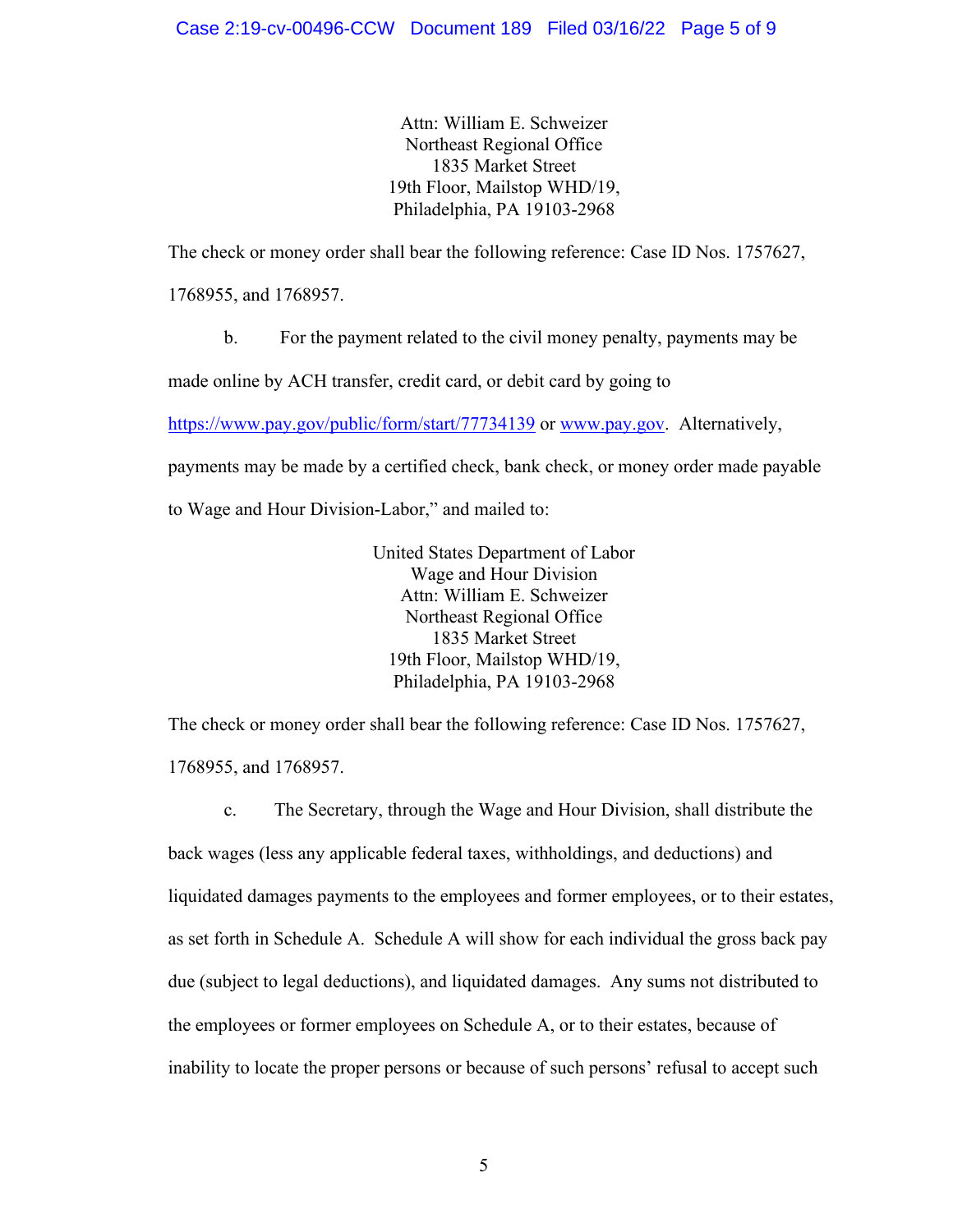#### Case 2:19-cv-00496-CCW Document 189 Filed 03/16/22 Page 6 of 9

sums, shall be deposited with the Treasurer of the United States of America pursuant to 29 U.S.C  $\S 216(c)$ . Defendants shall remain responsible for all tax payments considered to be the "employer's share," including, but not limited to, FICA.

8. It is FURTHER ORDERED, ADJUDGED, AND DECREED that if Defendants fail to make the payments as set forth in Paragraph 7 above, upon notice to the Defendants, the Court shall appoint a Receiver to effectuate all of the terms of this Consent Judgment. In the event a Receiver is appointed:

a. Defendants shall cooperate with the Receiver in all respects, and shall provide to the Receiver any and all information which the Receiver may require to carry out its appointment and in accordance with the authority given to the Receiver pursuant to applicable law at the time of the appointment.

b. All the expenses of the accountant or Receiver shall be borne solely by the Defendants.

c. If the Court appoints a Receiver, the Receiver shall serve until the payment of the monetary terms of this Judgment are satisfied.

d. The Receiver shall have full authority to: collect the Defendants' assets and report his/her findings to the Court and the parties; to redeem and/or liquidate the Defendants' assets and turn over the proceeds to the Secretary; if the asset is a debts that is due, collect it and turn over the proceeds to the Secretary; to analyze all indebtedness and where deemed appropriate seek restructuring; to analyze all transfers of the Defendants' assets; to prevent waste or fraud; and to do all acts and take all measures necessary or proper for the efficient performance of the duties under this Judgment.

9. The provisions of this Consent Judgment shall not in any way affect any legal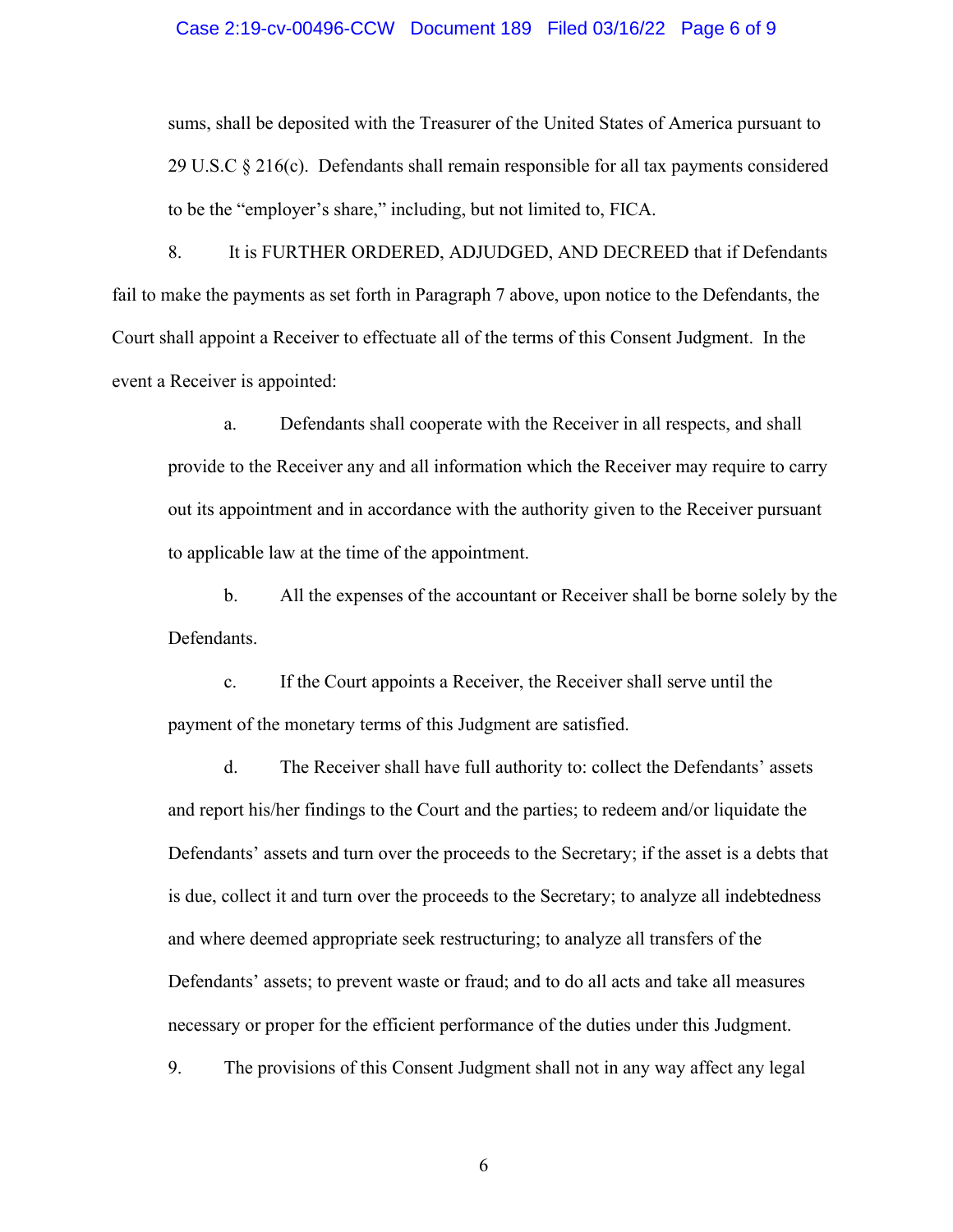## Case 2:19-cv-00496-CCW Document 189 Filed 03/16/22 Page 7 of 9

right of any individual not named in Exhibit A, nor shall the provisions in any way affect any legal right of any individual named in Exhibit A to file any action against Defendants for any violations alleged to have occurred outside the relevant period.

10. Within thirty days of the entry of an order approving this Order, Defendants will provide the Wage and Hour Division with the current or last known address, telephone number, and social security number (or individual taxpayer identification number (if either are known)) of each individual identified on the attached Schedule A, to the extent Defendants have such information.

11. Neither Defendants nor anyone on their behalf shall directly or indirectly solicit or accept the return or refusal of any sums paid under this Consent Judgment. Any such amount shall be immediately paid to the Secretary for deposit as above, and Defendants shall have no further obligations with respect to such returned monies. If recovered wages have not been claimed by the employee or the employee's estate within three years of the entry of this Consent Judgment, the Secretary shall deposit such money with the Treasury in accordance with Section 16(c) of the Act.

12. The parties agree that the instant action is deemed to solely cover Defendants' business and operations for the relevant period for all claims raised in the Complaint as a result of the Secretary's investigation. The parties agree that the filing of this action and the provisions of this Judgment shall not, in any way, affect, determine, or prejudice any and all rights of any person specifically named on Schedule A or the Secretary for any period after October 7, 2017, or any persons, be they current or former employees, not specifically named on Schedule A, insofar as such rights are conferred and reserved to said employees by reason of Section 16(b) of the Act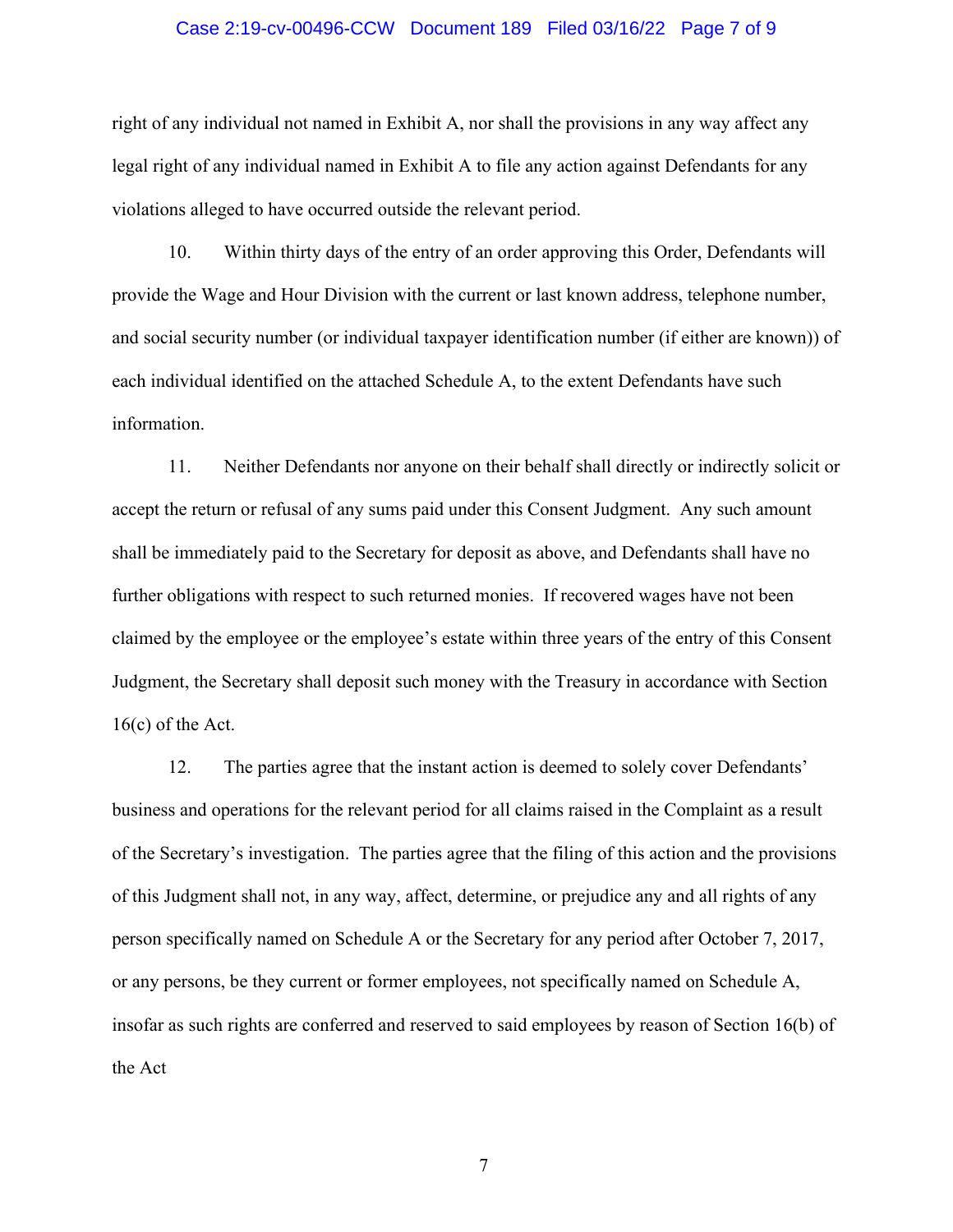## Case 2:19-cv-00496-CCW Document 189 Filed 03/16/22 Page 8 of 9

13. Defendants agree that they are employers within the meaning of Section 3(d) of the Fair Labor Standards Act, 29 U.S.C. § 203(d).

14. By entering into this Consent Judgment, Plaintiff does not waive his right to conduct future investigations of Defendants under the provisions of the FLSA and to take appropriate enforcement action, including assessment of civil money penalties pursuant to Section 16(e) of the FLSA, with respect to any violations disclosed by such investigations.

15. It is FURTHER ORDERED, ADJUDGED AND DECREED that each party shall bear its own fees and other expenses incurred by such party in connection with any stage of this proceeding including, but not limited to, attorney fees which may be available under the Equal Access to Justice Act, as amended.

# UNITED STATES DISTRICT JUDGE /s/ Christy Criswell Wiegand

Dated: March 16, 2022